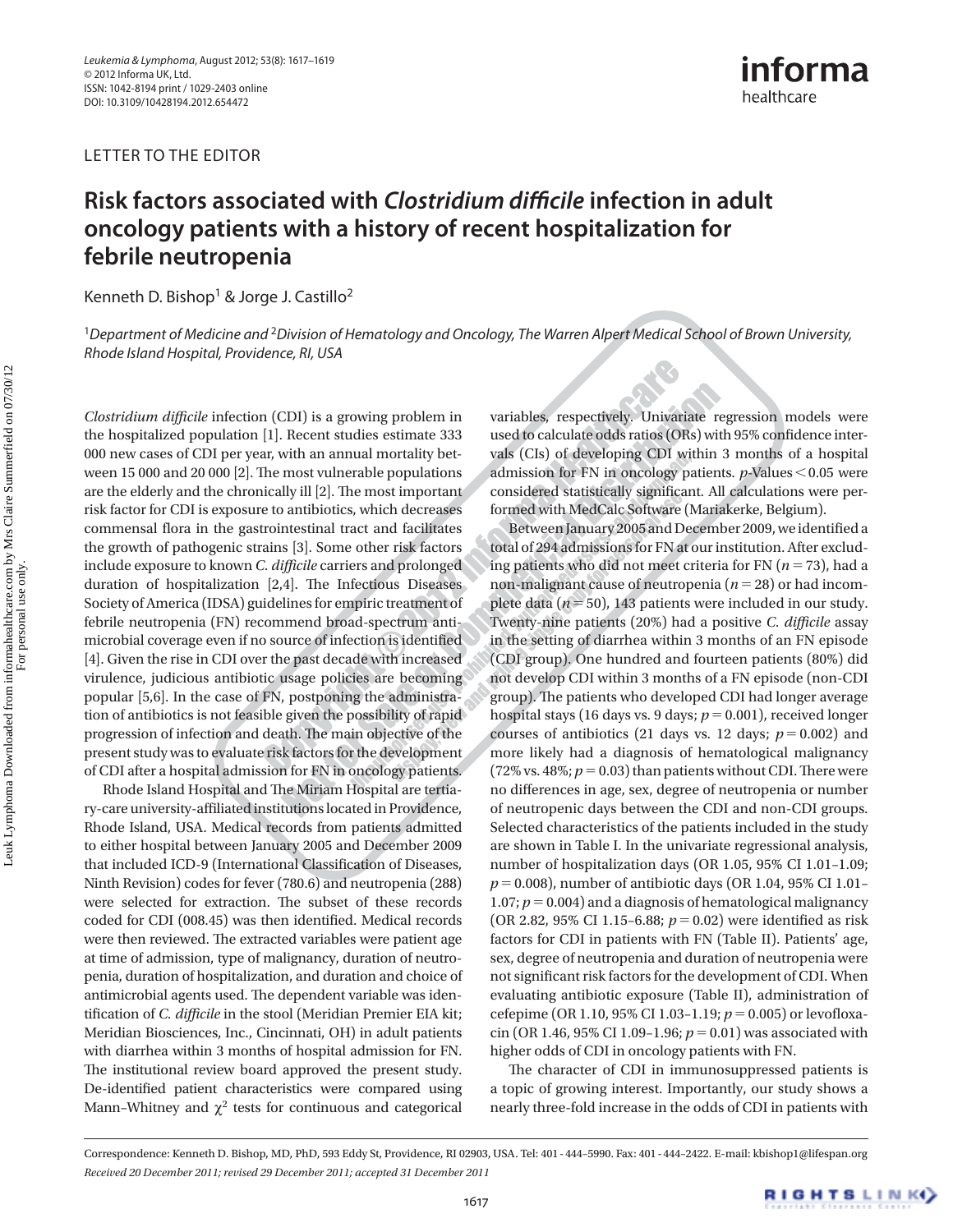|  | Table I. Selected characteristics of the patients. |  |
|--|----------------------------------------------------|--|
|--|----------------------------------------------------|--|

|                               | All cases       | <b>CDI</b>      | Non-CDI         | $p$ -Value |
|-------------------------------|-----------------|-----------------|-----------------|------------|
| Number of patients            | 143             | 29              | 114             |            |
| Median age, years (IQR)       | $63(52-74)$     | $62(50-74)$     | $63(53-73)$     | 0.77       |
| Male sex $(\%)$               | 65 (45%)        | 17(59%)         | 48 (42%)        | 0.16       |
| Mean ANC, cells/ $mm3$ (SD)   | $178 (\pm 167)$ | $221 (\pm 170)$ | $167 (\pm 166)$ | 0.12       |
| Mean hospital days (SD)       | $10 (\pm 12)$   | $16 (\pm 19)$   | $9 (\pm 8.2)$   | 0.001      |
| Mean antibiotic days (SD)     | $13 (\pm 14.5)$ | $21 (\pm 17.2)$ | $12 (\pm 13.1)$ | 0.002      |
| Mean neutropenia days (SD)    | $21 (\pm 47.7)$ | $32 (\pm 61.7)$ | $18 (\pm 43.3)$ | 0.16       |
| Hematological malignancy      | 76 (53%)        | 21(72%)         | 55 (48%)        | 0.03       |
| Acute myeloid leukemia        | 23 (30%)        | 7(33%)          | 16 (29%)        |            |
| Diffuse large B-cell lymphoma | 14 (18%)        | 5(24%)          | 9(16%)          |            |
| Solid tumor                   | 67 (47%)        | 8(28%)          | 59 (52%)        | 0.03       |
| Breast cancer                 | $20(30\%)$      | 2(25%)          | 18 (31%)        |            |
| Lung cancer                   | 13 (19%)        | 1(13%)          | 12 (20%)        |            |

CDI, *Clostridium difficile* infection; IQR, interquartile range; ANC, absolute neutrophil count; SD, standard deviation.

a diagnosis of hematological malignancy, which is consistent with previous studies showing increased risk of CDI in patients with leukemia and lymphoma [7-10]. Subsequent studies suggested that this association may be due to the intensity of chemotherapy involved in treating these conditions  $[11]$ , supported by a recent study which identified chemotherapy, irrespective of malignancy type, as an independent risk factor for CDI [12]. Our study also found increased odds of CDI in patients with FN with longer hospital stays and longer antibiotic regimens. Both factors have been previously associated with a high risk of CDI in the general population [1,2]. Our multivariate analysis, however, failed to identify independent risk factors for CDI in our cohort of oncology patients hospitalized for FN, which could be a reflection of the multifactorial etiology of CDI in this population or, most likely, the need for larger studies to adequately quantify outcome effects. Current IDSA guidelines recommend selecting from piperacillin/tazobactam, a carbapenem, cefepime or ceftazidime, with further guidance from the regional or local antibiogram [13]. Our study shows that the use of cefepime for the treatment of FN in oncology patients increases the odds of developing CDI. A recent study showed an increased risk of mortality with the use of cefepime in patients with FN, although this was not specifically attributed to CDI [13]. The

indicated study also showed an increased risk of CDI with the use of meropenem, which was not evident from our data. It is difficult, however, to determine whether the increased risk of developing CDI with the use of cefepime found in our study is due to a significantly disproportionate usage of this agent in our population. Our study also shows increased odds of CDI with levofloxacin. Previous studies have shown an increased risk of CDI in patients with FN with the use of fluoroquinolones [14], and the importance of judicious use of these agents is emphasized by the increase in virulence observed in *C. difficile* over the past two decades [15]. Given our findings and the recently published IDSA guidelines recommending the use of cefepime, a carbapenem or piperacillin/tazobactam in treatment of FN, we believe that there may be a benefit to avoiding the use of cefepime as initial monotherapy in oncology patients. Our institution does not mandate the use of any specific agent or agents other than those recommended by the IDSA when treating febrile neutropenia. We believe that this makes the findings of our study generally applicable in other institutions following IDSA guidelines. Our study, however, has several limitations. First, during our data extraction period, our laboratory used a relatively insensitive assay to detect CDI [16], which could have introduced a detection bias. Despite this fact, the

| Table II. Risk factors and antibiotics for Clostridium difficile infection in oncology patients with febrile neutropenia. |  |
|---------------------------------------------------------------------------------------------------------------------------|--|
|                                                                                                                           |  |

|                           | No. of patients (CDI/non-CDI) | Univariate analysis  |                 |
|---------------------------|-------------------------------|----------------------|-----------------|
|                           |                               | OR (95% CI)          | <i>p</i> -Value |
| Characteristic            |                               |                      |                 |
| Age at presentation       | 29/114                        | $0.99(0.97-1.02)$    | 0.51            |
| ANC at presentation       |                               | $1.002(1.000-1.004)$ | 0.12            |
| Number of hospital days   |                               | $1.05(1.01-1.09)$    | 0.008           |
| Duration of neutropenia   |                               | $1.00(0.99-1.01)$    | 0.18            |
| Number of antibiotic days |                               | $1.04(1.01-1.07)$    | 0.004           |
| Hematologic malignancy    | 21/55                         | $2.82(1.15-6.88)$    | 0.02            |
| Antibiotic                |                               |                      |                 |
| Azithromycin              | 4/11                          | $1.02(0.86-1.20)$    | 0.85            |
| Aztreonam                 | 2/4                           | $1.03(0.85-1.25)$    | 0.75            |
| Cefepime                  | 24/94                         | $1.10(1.03-1.19)$    | 0.005           |
| Ciprofloxacin             | 9/21                          | $1.15(0.92 - 1.44)$  | 0.21            |
| Clindamycin               | 2/3                           | $1.07(0.74-1.56)$    | 0.71            |
| Gentamycin                | 1/4                           | $1.09(0.83 - 1.43)$  | 0.55            |
| Levofloxacin              | 7/3                           | $1.46(1.09-1.96)$    | 0.01            |
| Linezolid                 | 3/3                           | $1.07(0.95-1.20)$    | 0.25            |
| Meropenem                 | 4/5                           | $1.00(0.82 - 1.22)$  | 0.99            |
| Piperacillin/tazobactam   | 7/15                          | $1.06(0.92 - 1.21)$  | 0.41            |
| Vancomycin                | 20/43                         | $1.08(1.00-1.17)$    | 0.06            |

CDI, *Clostridium difficile* infection; OR, odds ratio; CI, confidence interval; ANC, absolute neutrophil count.